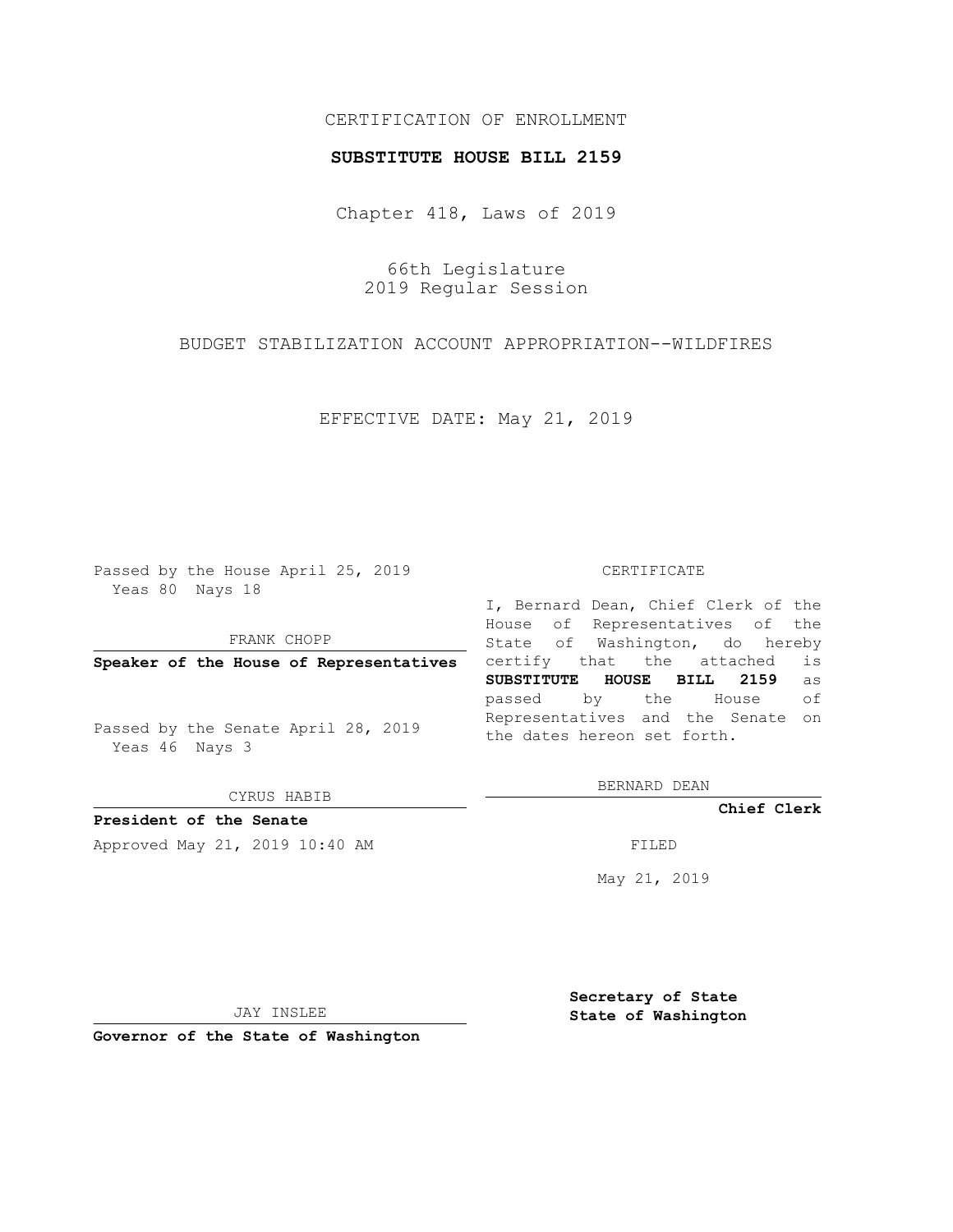## **SUBSTITUTE HOUSE BILL 2159**

Passed Legislature - 2019 Regular Session

**State of Washington 66th Legislature 2019 Regular Session By** House Appropriations (originally sponsored by Representative Ormsby)

READ FIRST TIME 04/24/19.

 AN ACT Relating to making expenditures from the budget stabilization account for declared catastrophic events; creating a new section; making an appropriation; and declaring an emergency.

BE IT ENACTED BY THE LEGISLATURE OF THE STATE OF WASHINGTON:

 NEW SECTION. **Sec. 1.** On July 31, 2018, the governor declared a state of emergency in all counties due to threats to life and property from existing and threatened wildfires.

 NEW SECTION. **Sec. 2.** FOR THE DEPARTMENT OF NATURAL RESOURCES— FIRES. The sum of forty-two million three hundred forty-two thousand dollars is appropriated from the budget stabilization account for the fiscal year ending June 30, 2019, and is provided solely for fire suppression costs incurred by the department of natural resources during the 2018 fire season. For purposes of RCW 43.88.055(4), the appropriation in this section does not alter the requirement to 15 balance in ensuing biennia.

 NEW SECTION. **Sec. 3.** This act is necessary for the immediate 17 preservation of the public peace, health, or safety, or support of the state government and its existing public institutions, and takes effect immediately.